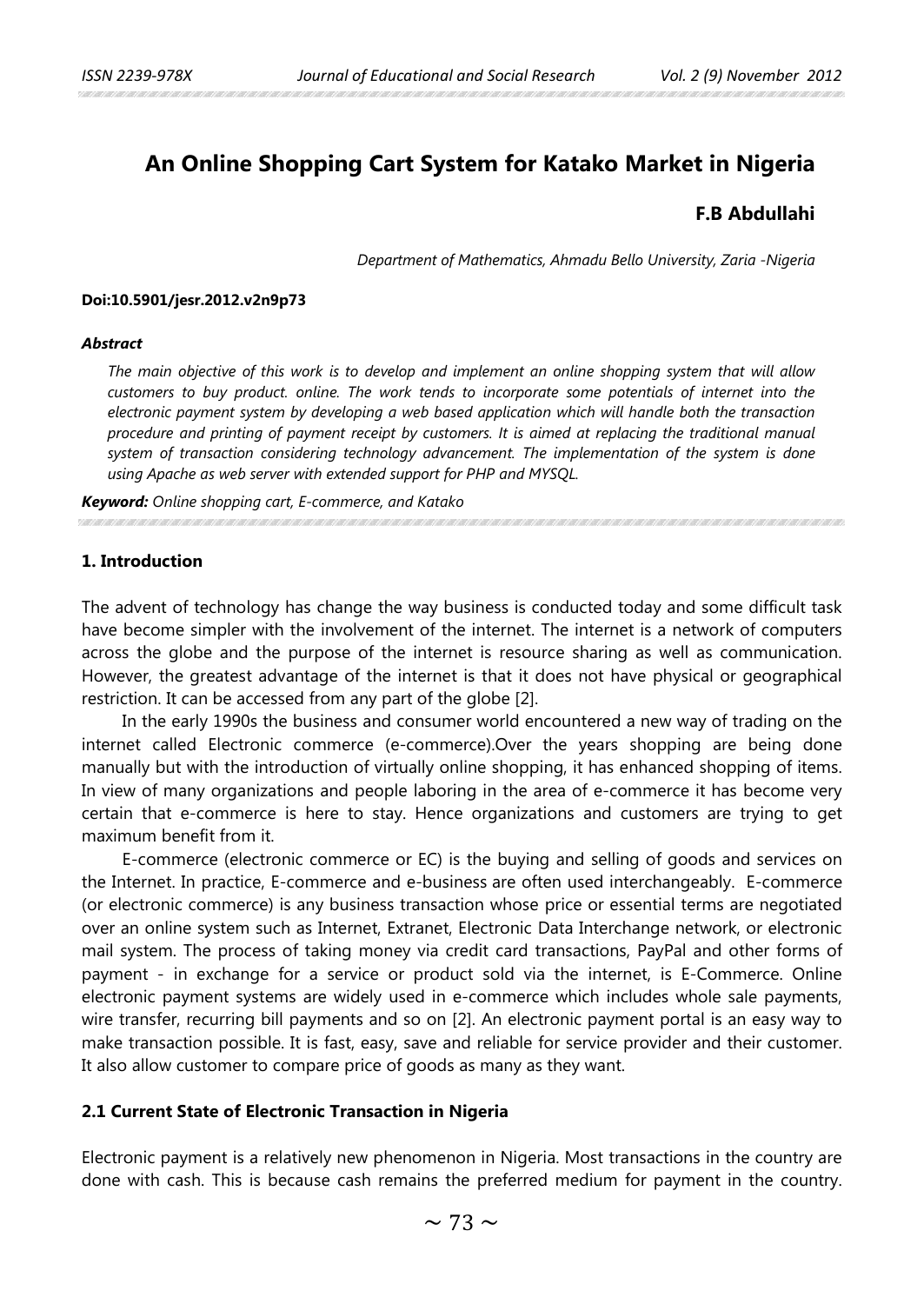Poor awareness of e-payment solutions, poor banking culture, lack of trust and soon have been fingered as responsible for the high volume of cash transactions in the country.

Cheques for many years have been the only option to cash money in the economy. However cheques have not been acceptable to merchant because of corruption and mistrust that it creates. Incidence of bounce cheques is very high making merchants cautious in accepting cheques. This was also because of lack of an electronic means of verifying valid cheques. Part of the problems was also due to the poor interconnection of banks and lack of an electronic cheques clearing system [5].

Nevertheless, today banks now have their branches interconnected together. The Central Bank of Nigeria (CBN) has also introduced inter-bank electronic cheques clearing system which has greatly reduced the time it takes to redeem cheques. Despite these positive developments the fate of paper cheques in the economy seems to have been sealed. For any payment system to be able to replace cash (or at least compete with it) it must win the trust of merchants in the economy. For this to happen there must be a way for merchants to verify the validity of the purchase. The payment solution must also be easily convertible to cash, since most merchants in Nigeria are in business on subsistence basis. There must be a way to use the money they made for the day to buy what they need for the day or for the following day[1].

This is where e-payment or e-transactions solutions come in. This payment solutions target most of the concerns of merchants and more. However, despite its advantages e-payment solutions have not gained much ground [4].

There is no doubt that the internet has added a great deal to the quality of human life in the contemporary world. It has knitted the world together as a global village. However, the emergence of electronic commerce has also brought with it a number of legal and socio-economic problems, especially in the developing nations such as Nigeria.

Making payment of goods and services bought through the internet poses unique problems because of the fact that the parties may be thousands of kilometers apart. The problems associated with internet payment are in relation to the inability of the internet to guarantee the safety of such payments and the possibility of duplicating payment, since a computer could potentially become a forger of digital banknotes [6].

### **2.2 The Internet Payment System**

The commercial development of the internet has led to the creation of various payment systems specifically designed for Internet commerce. These payment systems include cyber cash, electronic cash, online credit cards and micro payments. Over the last two years there have been a number of initiatives on the Online Payment Front. Ever since the dawn of e-commerce, Credit Cards have ruled the roost, primarily because they were already in wide circulation and used extensively by the brick and mortar business. However, while credit cards are great for day to day purchases in the physical world, they also come across one big problem in the virtual world.

In spite of the considerable growth in the use of Internet for various financial transactions, Nigeria's entry into E-Commerce was late, with the most significant development occurring in late 2004, when Visa International acquired a 13% stake in Value-card in Nigeria.

However, electronic funds transfer over private and corporate financial networks is considered to be more secure than payments made over open networks like the Internet. Generally, electronic payment system portal must exhibit the following characteristics.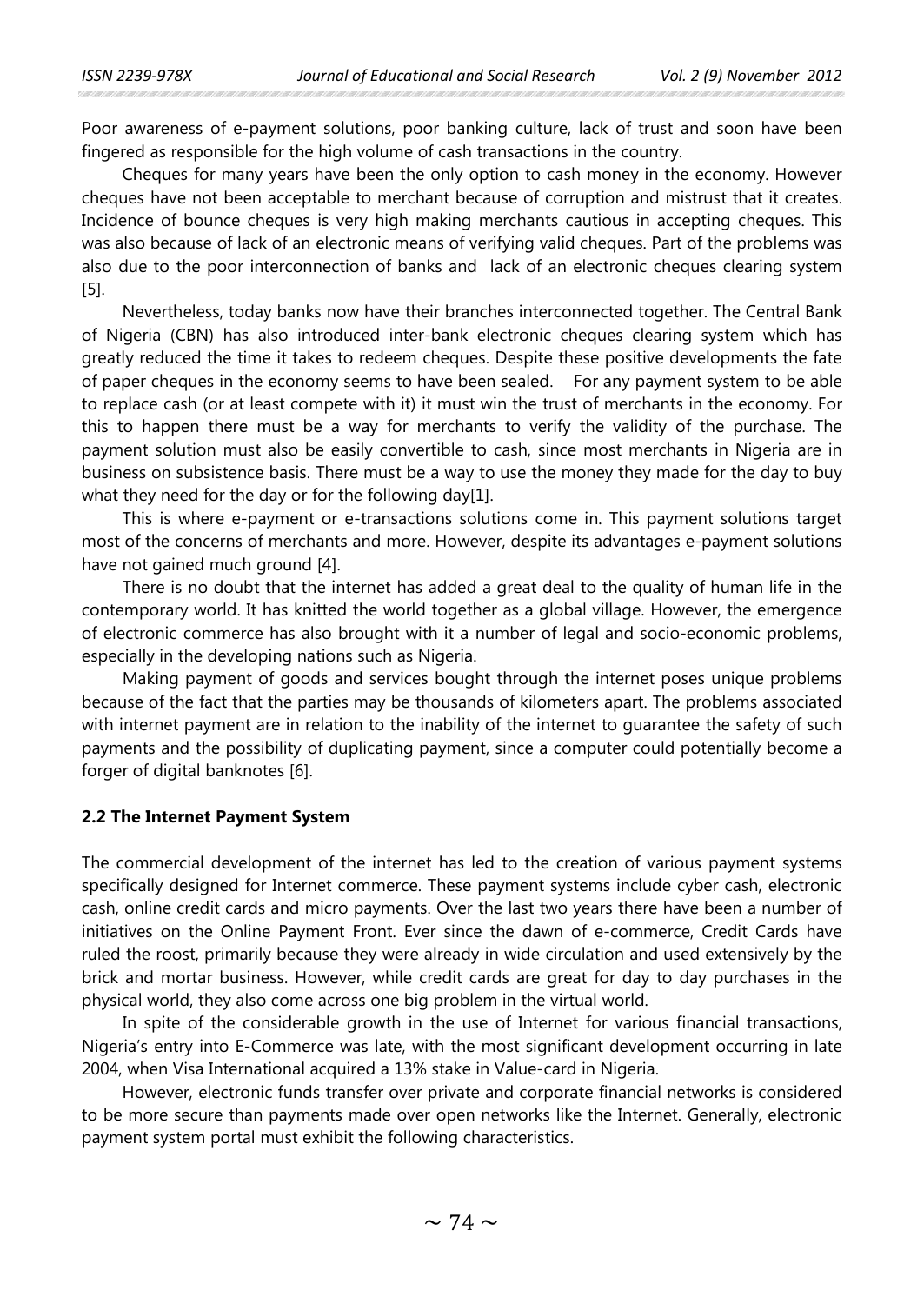- a. Availability and reliability: This implies the ability to make and receive payments within an appropriate period of time. In the event of network or system failure, no customer would agree to take responsibility for lots of money.
- b. Integrity: Once a payment system guarantees integrity, it means that its data are kept intact irrespective of accidental error or malicious intent.
- c. Accountability: this is the ability of a payment system to ensure that the partners involved in a communication activity are the actual sender and recipient, so that in case of any breach in communication, the partners can be held responsible.
- d. Security: It describes the means whereby knowledge of transaction contents is restricted from unauthorized disclosure.

# **3. Materials and Methods**

An online shopping cart system will be designed and implemented using MySQL as the database, Apache will be web server to provide basic functionality of the web services.PHP will be used as scripting language to program the server side that manipulates the knowledge in the database [3].

## **4. Archtectural Design**

The factors considered in designing the online music portal system are Interoperability and accessibility with minimum requirements on the user's side. Due to large flow of information delivery over the Internet, the system is implemented as a standard Internet application. The client side requires no more than standard Internet browser installed on the local computer, while the main application functionality is assured by the server side. Figure1. Illustrate Online shopping cart system Architecture.

This includes, user interface made up of access services points (shown as client system below) at the remote site, a high speed, highly reliable and scalable regional network and content management gateway with database server. This architecture allow users to access the system via the Internet using hypertext transfer protocol and the user request is transformed into a structured query language using a PHP common content management gateway, which in turn passes it to the appropriate backend system. The common content management gateway provides a single point entry to the system [7].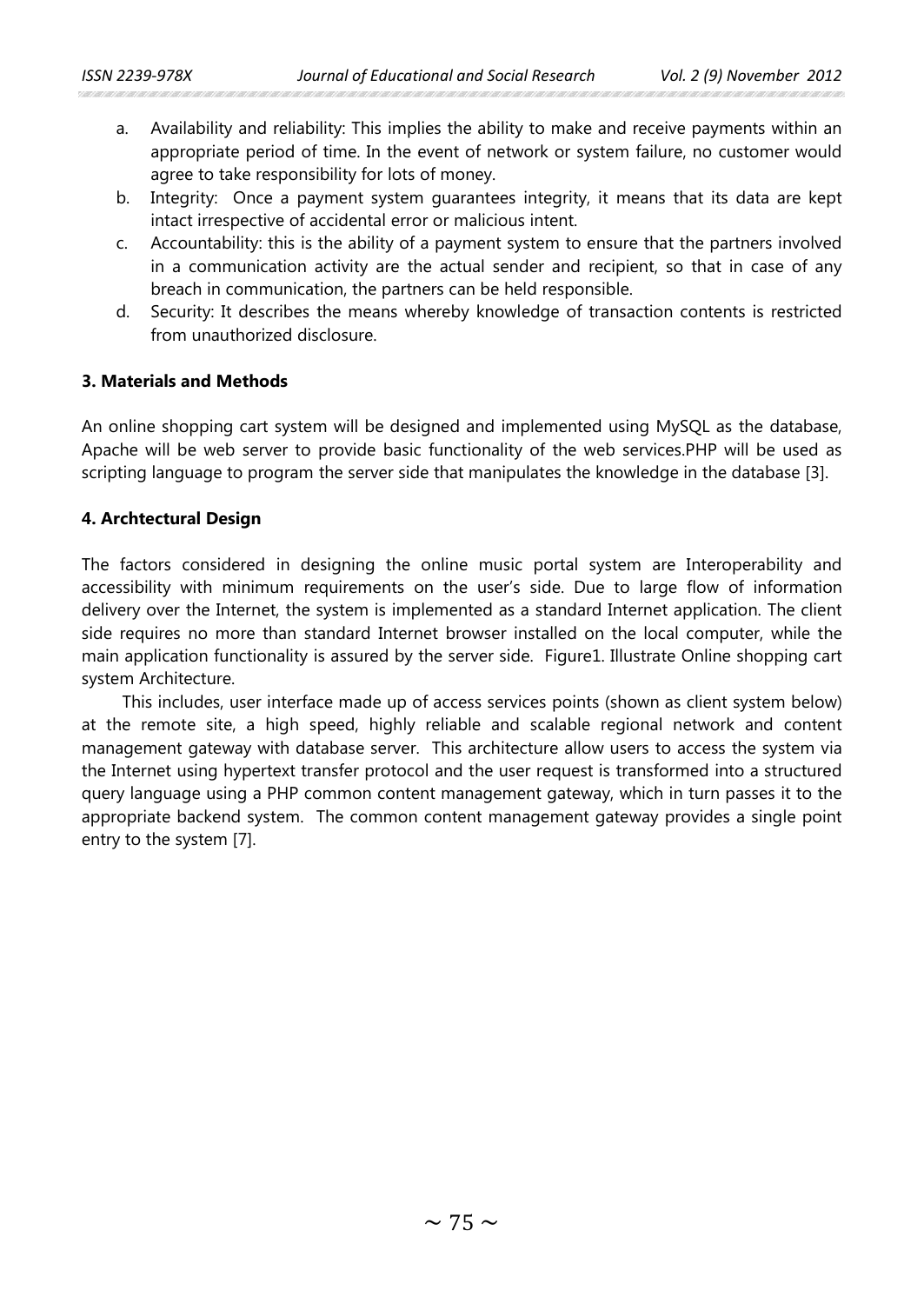

*Figure1. Online shopping system architecture*

### **5. Implementation and Result**

Implementation involves method and process used in the system design and the delivery of the new system into production. It simply means the conversion of a new system design into operation which entails creating compatible files, installation of software and hardware, running program and training the user/stake holders on how to use the system designed.

## **Authentication and authorization**

Administrator's authentication is necessary for security reasons and to deny unauthorized users from using the application. Hence the login form requires a username and password in order to fully access the product.



*Figure 2. Login page*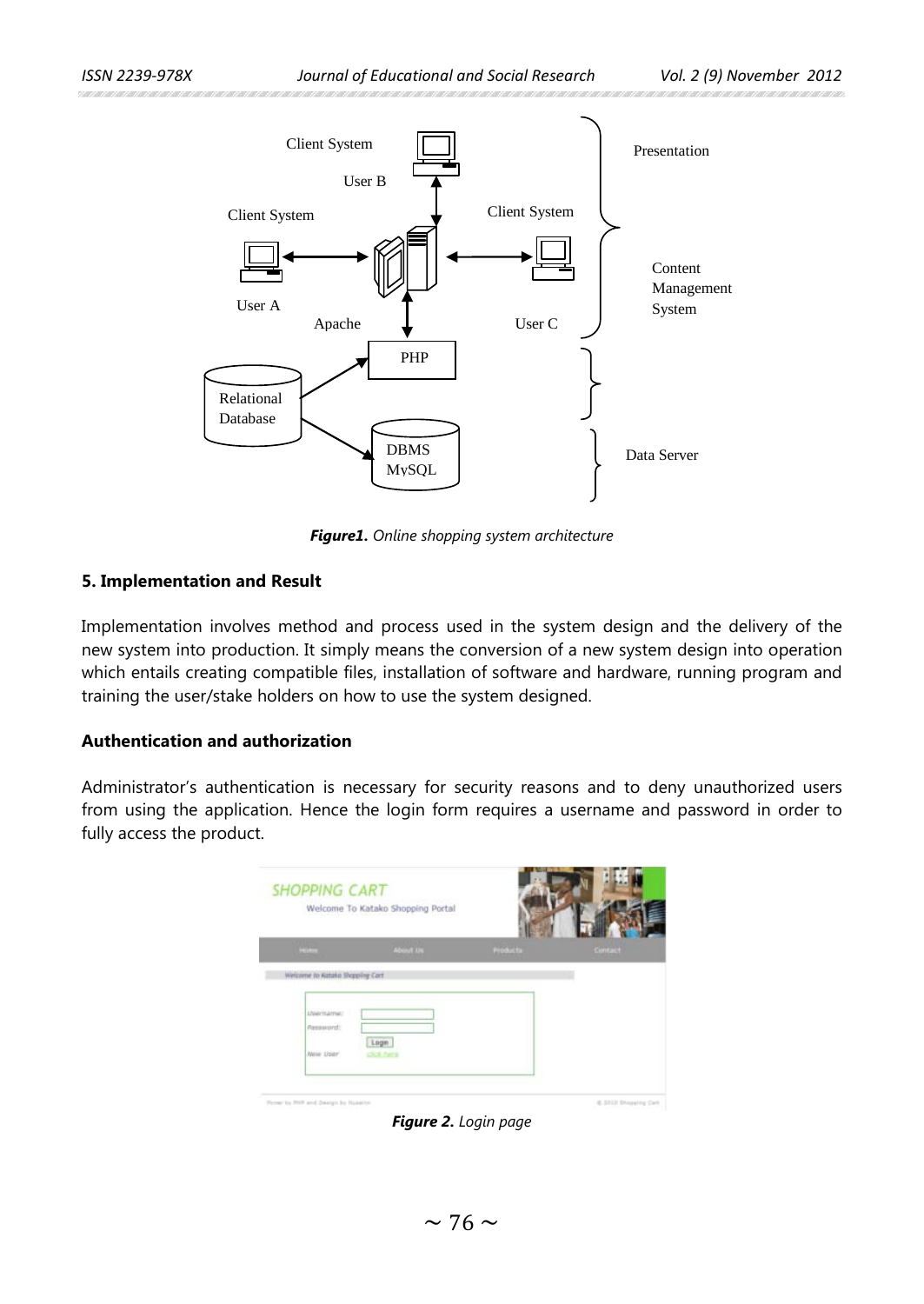**SURFACE AND ARRANGEMENT CONTINUES OF A SECOND AND ARRANGEMENT** 

#### *ISSN 2239-978X Journal of Educational and Social Research Vol. 2 (9) November 2012*



*Figure 3. Home page*

This page provides customer with information about some goods and how they can register with the site. It has four links. i.e. (Home, About Us, Product and Contact)



*Figure 4. The Product page*

This is the page that a customer can view products. It is the section that contains items description and once a particular item is clicked, it will prompt login page.

| <b>Hilter</b>                    | About Us                                        | <b>Podute</b> | Contact |
|----------------------------------|-------------------------------------------------|---------------|---------|
| Welcome to Autoke Shopping Cart. |                                                 |               |         |
|                                  |                                                 |               |         |
| Username:"                       |                                                 |               |         |
| $F$ -trust =                     |                                                 |               |         |
| Shopping Month                   |                                                 |               |         |
| Phone Number:"                   |                                                 |               |         |
| Delivery Address:"               |                                                 |               |         |
| <b>Total Item</b>                |                                                 |               |         |
| Selected:<br>Total Amount:       |                                                 |               |         |
|                                  | Rease male sure the credit card Number is valid |               |         |
| Credit Card                      |                                                 |               |         |
| Number:"                         |                                                 |               |         |
|                                  | PIECOSS  <br>Back                               |               |         |

*Figure 5. Payment page*

This is a page where payments are made by customer after selecting items. All fields must be filled appropriately including the delivery address and credit card number. However, to make